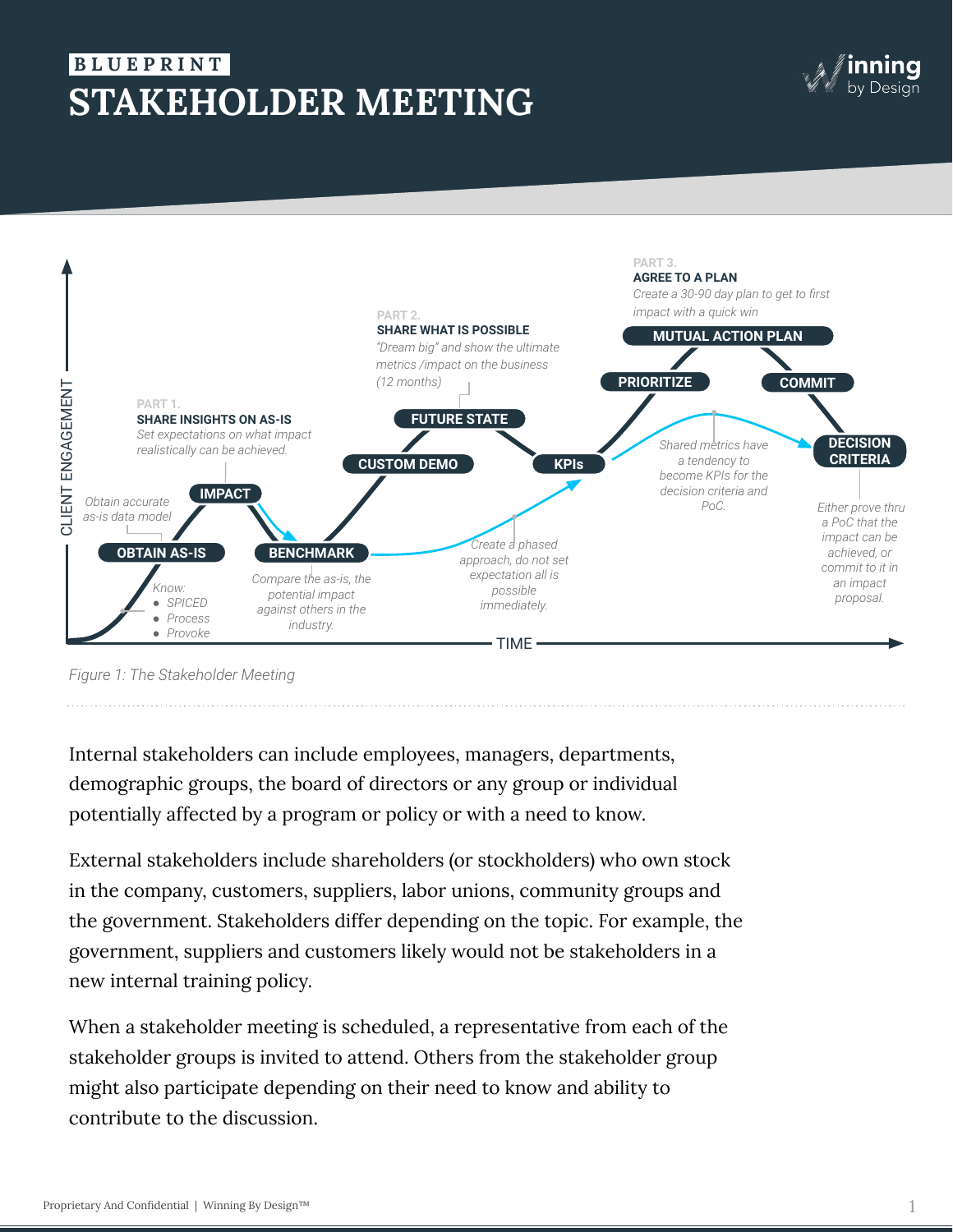## **How to structure a Stakeholder Meeting**

### **Part 1: Share insights on as-is**

During this phase, align everyone by setting the context of previous discussions across different parts of the org. To make the opening most successful, consider having a call before the call with your champion so they can help set the stage. Coach them to start with a phrase like "The reason I gathered you all here today is to…"

This type of opening helps tap into their leadership, helps set you up to look like an expert instead of a sales person ready to pitch.

#### **Part 2: Share what's possible**

This is where you drive engagement from several executives. Start co-creating the shared vision of a brighter tomorrow. Draw on the board, and be sure to share the marker with others.

This is the stage where you share metrics, stories of similar clients, and discuss the impact of what your partnership could entail.

#### **Part 3: Agree to a plan**

One or more staff members from the department responsible for stakeholder relations also are present to facilitate the discussion. Coordinate on who will take notes and attend to meeting logistics, including follow through and next steps. Internal or external subject-matter experts are invited to give presentations on a specific topic or answer questions.



*Figure 2: Where the stakeholder meeting fits in a provocative selling process*